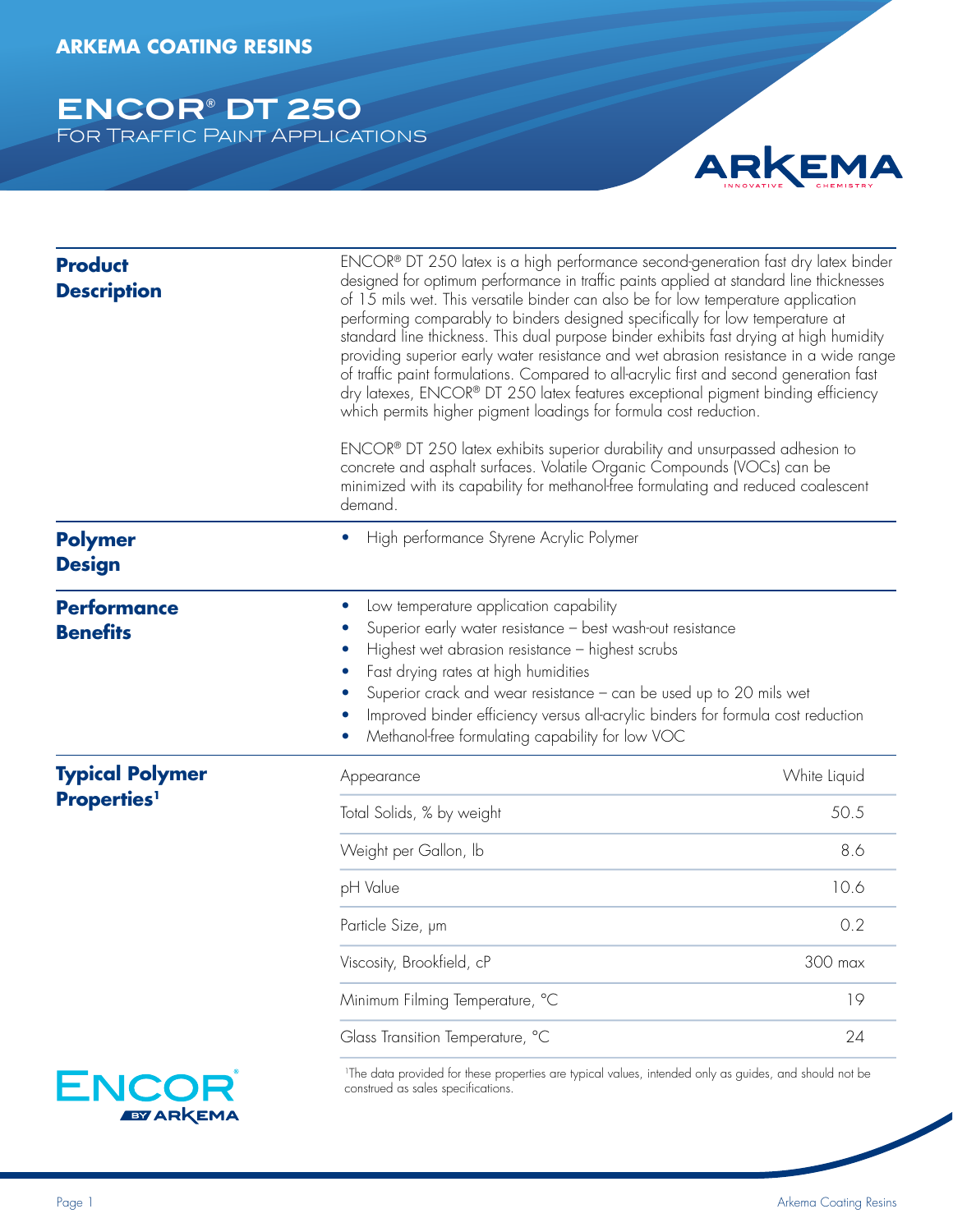## **ENCOR® DT 250**  For Traffic Paint Applications

# **Binder Efficiency**

The binder efficiency of a latex has a direct bearing on paint film quality, especially at high pigment loadings found in traffic paints. Efficient binders, such as ENCOR® DT 250, permit higher pigment loadings without cracking or loss of film quality. The ability to produce thick paint films without cracking is especially important in traffic striping, as line thickness can vary depending on spraying and road surface conditions. Paint films up to 20 mils wet can be applied to prolong the life of the line.

Figure 1 compares ENCOR® DT 250 with two commercial acrylic fast dry traffic latexes. The results show that while the commercial fast dry traffic latexes perform well at standard PVC, ENCOR® DT 250 traffic latex produces much better paint films at higher pigment loadings.



Figure 1

# **Water Resistance**

Film Wash-Off on Leneta Charts—Methanol-Free Paints



Figure 2

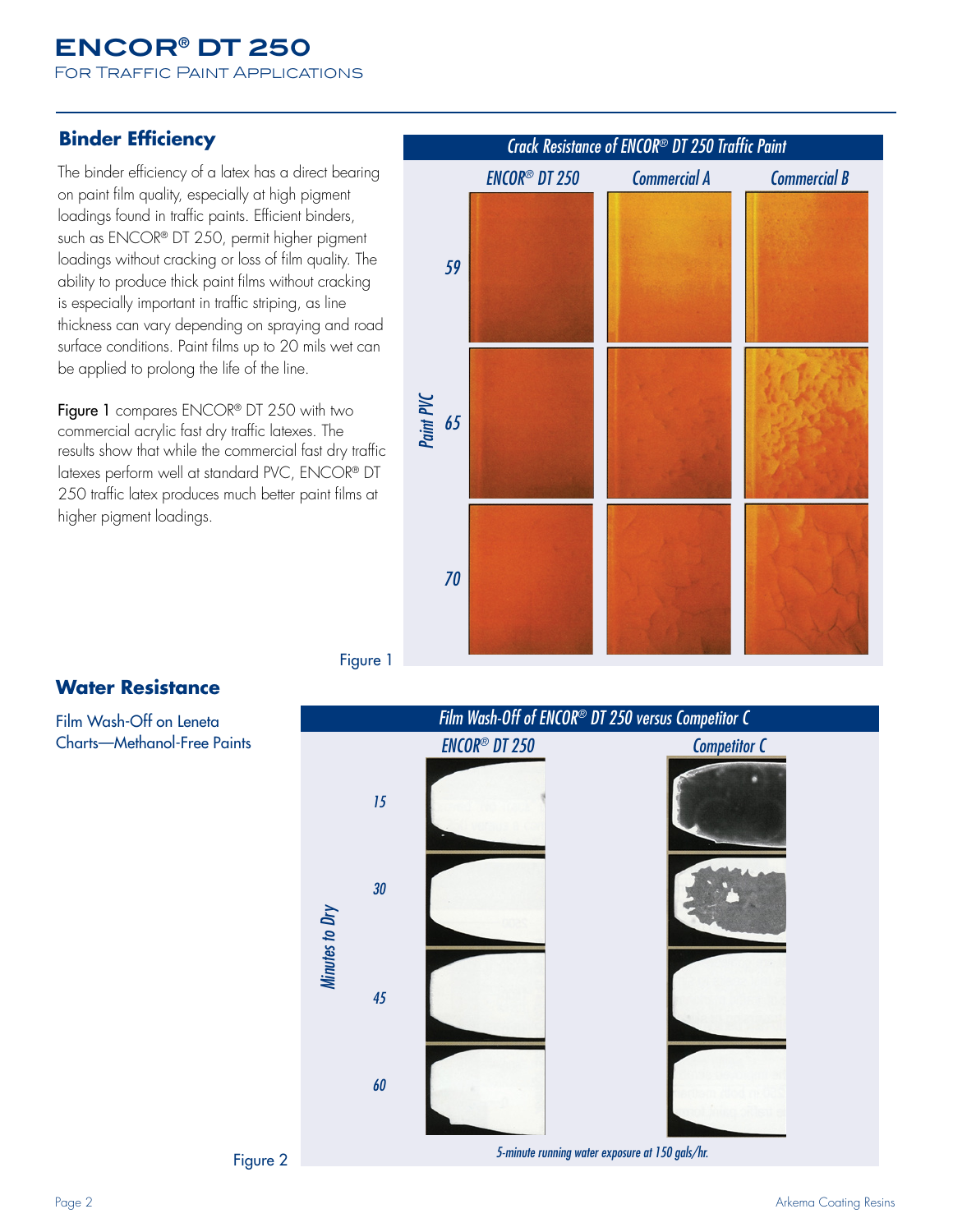For Traffic Paint Applications

#### Film Wash-Off on Glass

Figure 3 provides the results of a film wash-off test simulating rain soon after paint application. Fifteen wet mil drawdowns on glass were air dried for 30 minutes and subjected to running water at a flow rate of 150 to 180 gallons per hour. ENCOR® DT 250 and the two leading commercial fast dry latexes were tested at three PVCs. The results show that films containing ENCOR® DT 250 remain intact at all three PVCs tested, improved compared to Commercial Latex A and significantly better than Commercial Latex B.

This data shows that ENCOR® DT 250 based traffic stripes develop early rain resistance as fast or faster than the leading competitive fast dry traffic paints used today.



Figure 3

#### Scrub Resistance

Scrub resistance, which is conducted using ASTM method D 2486, is used by some traffic latex suppliers, traffic paint companies, and DOTs to quantitatively evaluate the wet erosion resistance of traffic paints in the lab. By scrubbing traffic paints of similar film thickness that are coalesced under the same drying conditions, this test seeks to simulate and predict field performance of traffic markings on long-term exposure to tires traversing or skidding across line markings.

Figure 4 shows the improved scrub resistance of ENCOR® DT 250 in both methanol-containing and methanol-free traffic paint formulations.



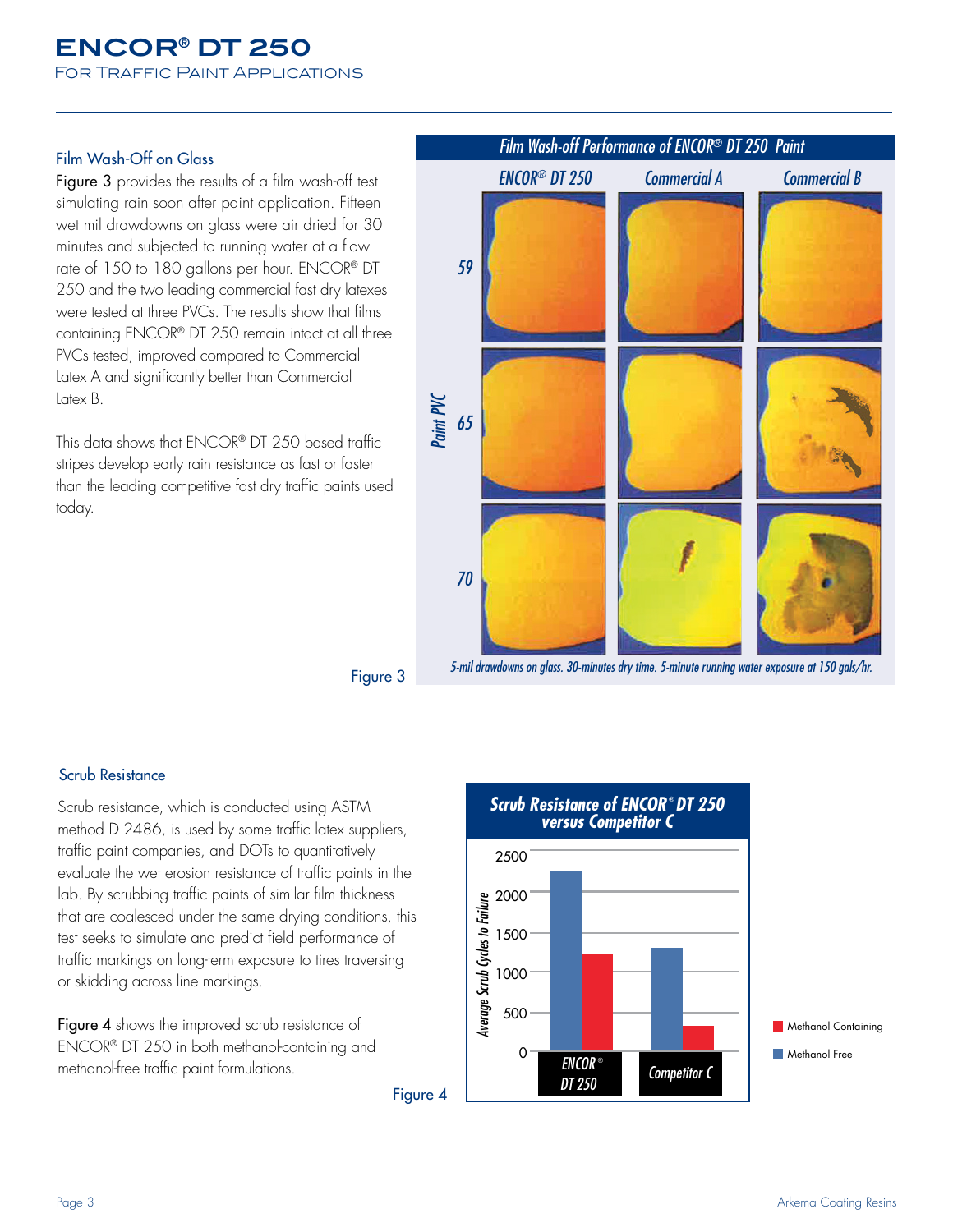Wet Adhesion Water Soak

| Water Soak Test for ENCOR® DT 250                                                                                     |                           |                     |                     |
|-----------------------------------------------------------------------------------------------------------------------|---------------------------|---------------------|---------------------|
|                                                                                                                       |                           | % Film Intact       |                     |
|                                                                                                                       | ENCOR <sup>®</sup> DT 250 | <b>Commercial A</b> | <b>Commercial B</b> |
| <b>59 PVC</b><br>1-hr dry<br>6-hr dry<br>24-hr dry                                                                    | 100<br>100<br>100         | 100<br>100<br>100   | 100                 |
| <b>65 PVC</b><br>1-hr dry<br>6-hr dry<br>24-hr dry                                                                    | 100<br>100<br>100         | 100<br>100<br>100   | 100<br>90           |
| <b>70 PVC</b><br>1-hr dry<br>6-hr dry<br>24-hr dry                                                                    | 100<br>100<br>100         | 90<br>100<br>100    | $0$<br>$0$          |
| [15 wet mil films, 24-hr immersion 100 = no blistering or loss of adhesion 0 = film completely delaminated from panel |                           |                     |                     |

Table 1

Table 1 illustrates the results of a water soak test simulating the conditions of wet roads soon after the paint has dried. Fifteen wet mil films on glass panels were dried for various times, then placed in water for 24 hours. A rating of "100" indicates no blistering or loss of adhesion while a "0" indicates complete detachment from the glass plate. The results show that ENCOR® DT 250 films remain completely intact and unaffected under all conditions of test, similar to Commercial Latex A and substantially better than Commercial Latex B.

# **No-Track Performance**



Figure 5

"No-Track Time," often referred to as "No-Pick-Up Time," (ASTM D 711) seeks to determine the drying time of traffic paints in the lab. A steel cylinder with rubber o-rings for "wheels" is rolled over a paint film draw down over a glass plate. The film thickness is typically 14-16 mils. The time at F 7.2 7.5 7.0 7.1 8.0 6.5 which no paint film is picked up by the o-ring wheels is considered passing. Federal and most state specifications F 30.0 36.5 48.5 35.0 37.0 51.0  $\frac{1}{2}$   $\frac{1}{8}$   $\frac{1}{8}$   $\frac{1}{8}$   $\frac{1}{8}$   $\frac{1}{8}$   $\frac{1}{8}$   $\frac{1}{8}$   $\frac{1}{8}$   $\frac{1}{8}$   $\frac{1}{8}$   $\frac{1}{8}$   $\frac{1}{8}$   $\frac{1}{8}$   $\frac{1}{8}$   $\frac{1}{8}$   $\frac{1}{8}$   $\frac{1}{8}$   $\frac{1}{8}$   $\frac{1}{8}$   $\frac{1}{8}$   $\frac{1}{8}$ 

**Example 2 Reflective Contracts the improved "No Track" performance of Solepicts the improved "No Track" performance of** ENCOR® DT 250 versus a competitive second-generation fast dry all-acrylic traffic latex.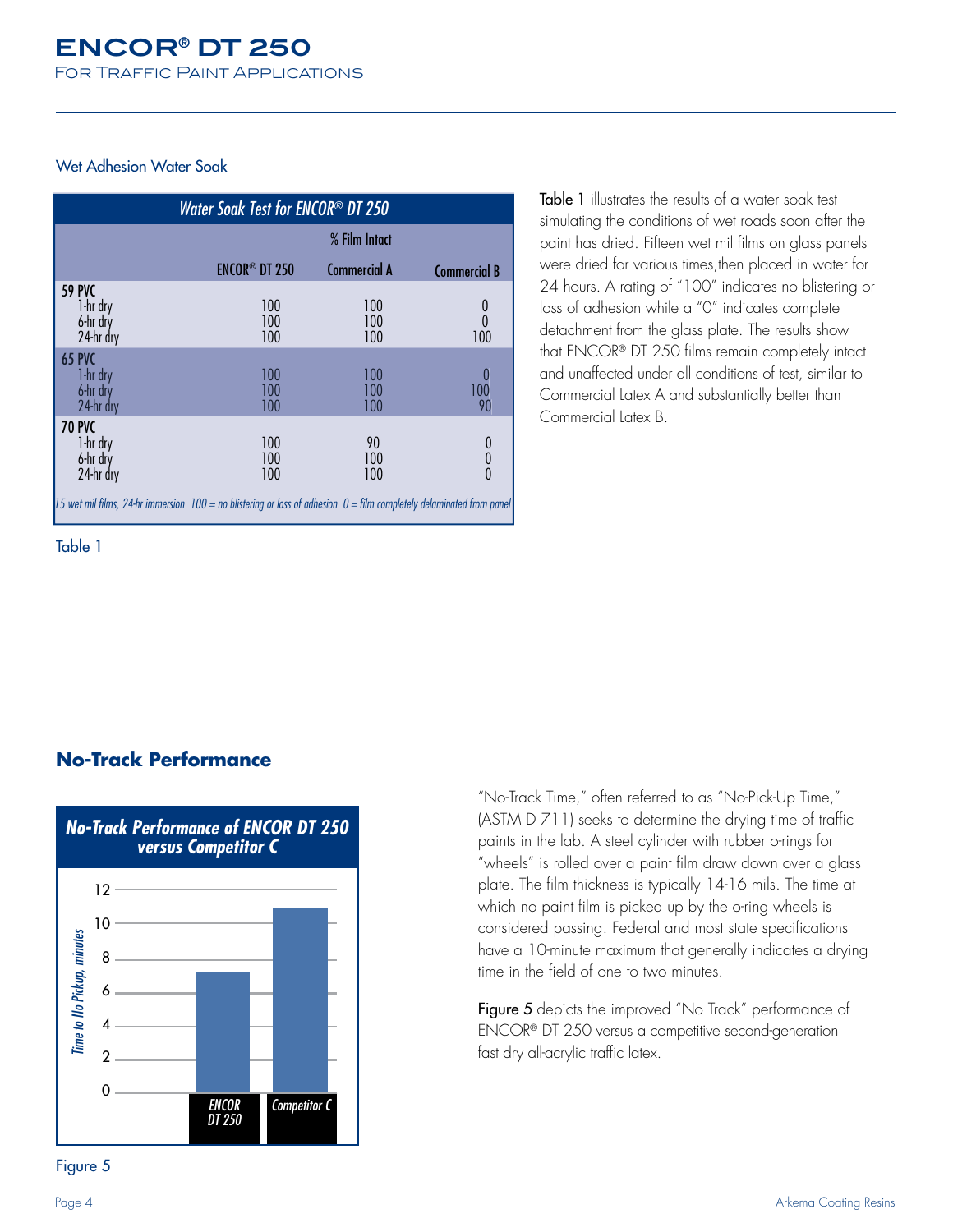# **A Methanol-Free Option**

ENCOR® DT 250 is one of the few products- that allow alcohol-free formulation of waterborne traffic markings. It can be formulated with or without methanol. Most waterborne traffic paints contain 2-3 percent methanol, which contributes to the overall VOC level of a formulation and can generate a measurable flash point in finished paints. When combined with other volatile solvents; methanol can also contribute to excessive paint skinning and nozzle plugging during warm weather. Methanol-free formulations may result in slightly longer dry times.

## **Road Performance**

While laboratory tests are useful tools in screening latex for waterborne traffic paints, they are not substitute for rigorous road performance testing. Arkema traffic latexes have been used in numerous traffic paints applied to AASHTO test decks and individual state test decks over the past several years.

#### Retro-reflectivity and Durability *ENCOR DT 211 Competitor A*

Figure 6 illustrates the results of the 1995-96 AASHTO road trial conducted near Frankfort, Kentucky on Interstate 64. After 12 months' traffic exposure, the 4-paint retro-reflectivity and durability averages for white ENCOR® DT 250 based paints exceeded the averages for paints based on the leading commercial acrylic traffic binders. Methanol Containing Methanol Free





Wheeltrack durability tests also illustrates that ENCOR® DT 250 outperforms other commercial 100% and "premium" acrylic traffic paints. Pennsylvania DOT (PENNDOT) 2001 NTPEP data in Figures 7 and 8 show that ENCOR® DT 250 has better wheel track durability with greater line retention on both asphalt and concrete.



Figure 7 **Figure 8** 



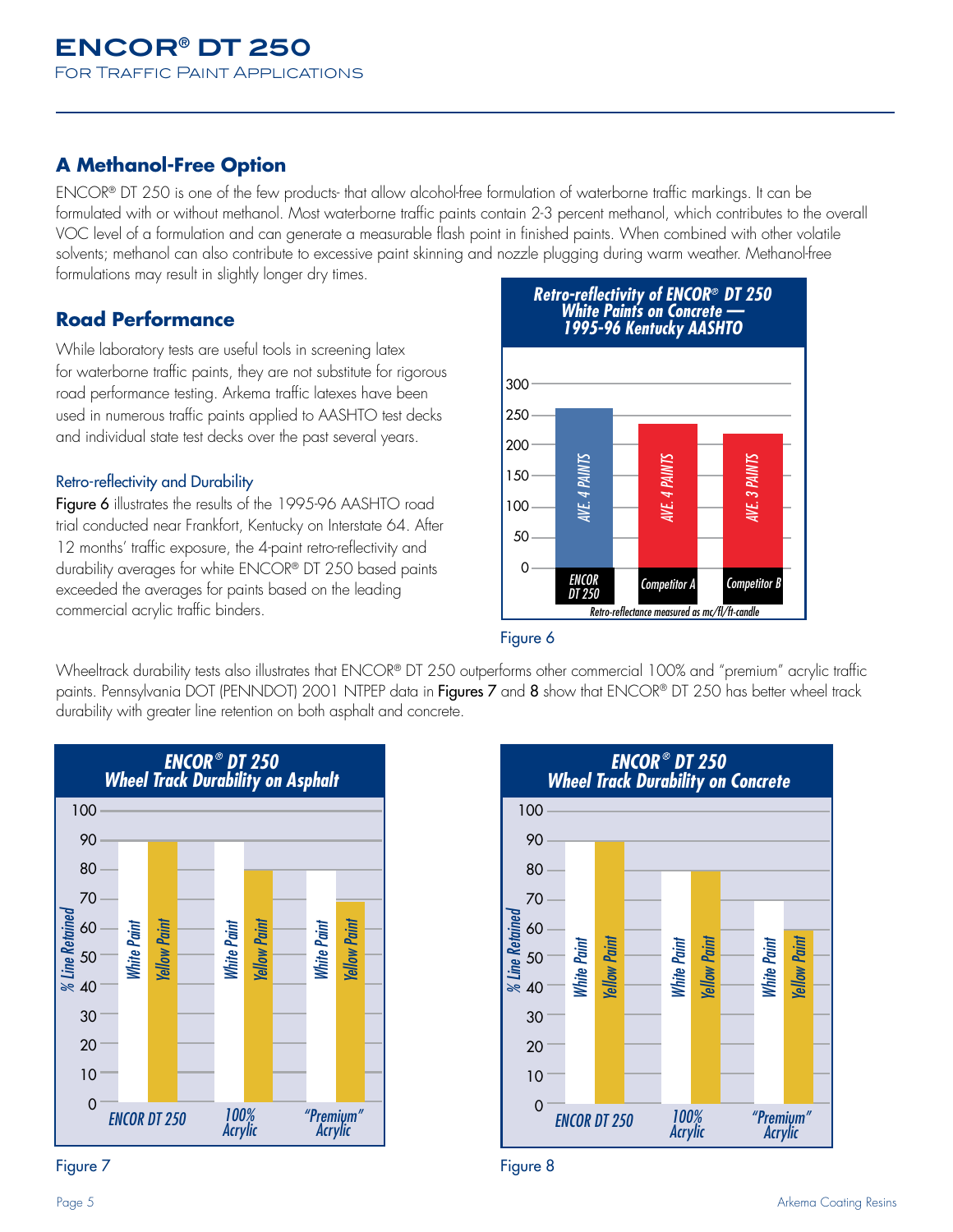For Traffic Paint Applications

Figures 9, 10 and 11 show durability results from the 2000/2001National Transportation Product Evaluation Program (NTPEP) test deck on interstate 80 near Williamsport, Pennsylvania. Interstate 80 is a major east-west interstate with an average daily traffic rate (ADT) of 15,000. All three photos were taken after 10-months' exposure, including a winter season of snowplowing.

Figures 9 shows a ENCOR® DT 250 transverse paint line of concrete. The line was applied at 15 mils thickness using an AASHTO, Type 2 glass bead.

In contrast, the 15-mil paint lines in Figures 10 and 11 are based on 100% acrylic latex emulsions. Figure 10 depicts a firstgeneration, fast dry latex and **Figure 11** shows a "premium" fast dry latex. The paint systems for all three figures were prepared using similar percent vehicle and pigment solids.



### **Application Equipment**

High-performance traffic paints, such as those based on ENCOR® DT 250, require that all equipment exposed to the paint, including tanks, lines, fittings and filters, be made of stainless steel or durable plastic to ensure trouble free operation. Equipment parts made of steel, black iron, galvanized or brass of any kind must be replaced for ease of operation.

| <b>ENCOR®</b><br><b>DT 250</b>                                                                                                                                                                      |                |                                     | 100%<br>Acrylic                                                                                                           |                | Premium                              | Acrylic             |
|-----------------------------------------------------------------------------------------------------------------------------------------------------------------------------------------------------|----------------|-------------------------------------|---------------------------------------------------------------------------------------------------------------------------|----------------|--------------------------------------|---------------------|
| Figure 9                                                                                                                                                                                            |                |                                     |                                                                                                                           |                |                                      |                     |
| including tanks, lines, fittings and filters, be made of stainless steel or durable plastic to ensur<br>made of steel, black iron, galvanized or brass of any kind must be replaced for ease of ope |                |                                     |                                                                                                                           |                |                                      |                     |
|                                                                                                                                                                                                     |                |                                     | Comparative Performance Properties of ENCOR <sup>®</sup> DT 250<br>versus Two Leading Commercial Fast-Dry Traffic Latexes |                |                                      |                     |
|                                                                                                                                                                                                     |                | <b>Fast-Dry White Traffic Paint</b> |                                                                                                                           |                | <b>Fast-Dry Yellow Traffic Paint</b> |                     |
| <b>Formulation Properties</b>                                                                                                                                                                       | <b>DT 250</b>  | <b>Commercial A</b>                 | <b>Commercial B</b>                                                                                                       | <b>DT 250</b>  | <b>Commercial A</b>                  | <b>Commercial B</b> |
| <b>Stormer Viscosity, KU</b><br>24-Hr                                                                                                                                                               | 83             | 83                                  | 85                                                                                                                        | 79             | 83                                   | 86                  |
| 7-day, 60°C                                                                                                                                                                                         | 93             | 91                                  | 94                                                                                                                        | 83             | 87                                   | 91                  |
| Density, lb/gal                                                                                                                                                                                     | 13.9           | 14.0                                | 14.0                                                                                                                      | 13.4           | 13.5                                 | 13.5                |
| No-Tracking Time, min <sup>1</sup>                                                                                                                                                                  | 7.2            | 7.5                                 | 7.0                                                                                                                       | 7.1            | 8.0                                  | 6.5                 |
| 50% R. H./72ºF<br>Dry-Through Time, min <sup>1</sup><br>90% R. H./72ºF                                                                                                                              | 30.0           | 36.5                                | 48.5                                                                                                                      | 35.0           | 37.0                                 | 51.0                |
| CIE Color <sup>1</sup>                                                                                                                                                                              |                |                                     |                                                                                                                           |                |                                      |                     |
| x(B)<br>y(B)                                                                                                                                                                                        | 0.316<br>0.338 | 0.318<br>0.337                      | 0.317<br>0.335                                                                                                            | 0.483<br>0.435 | 0.482<br>0.438                       | 0.484<br>0.438      |
| <b>Contrast Ratio</b><br>Reflectance                                                                                                                                                                | 0.97<br>90.9   | 0.98<br>87.0                        | 0.98<br>86.9                                                                                                              | 0.93<br>47.5   | 0.94<br>50.0                         | 0.94<br>49.3        |

#### Table II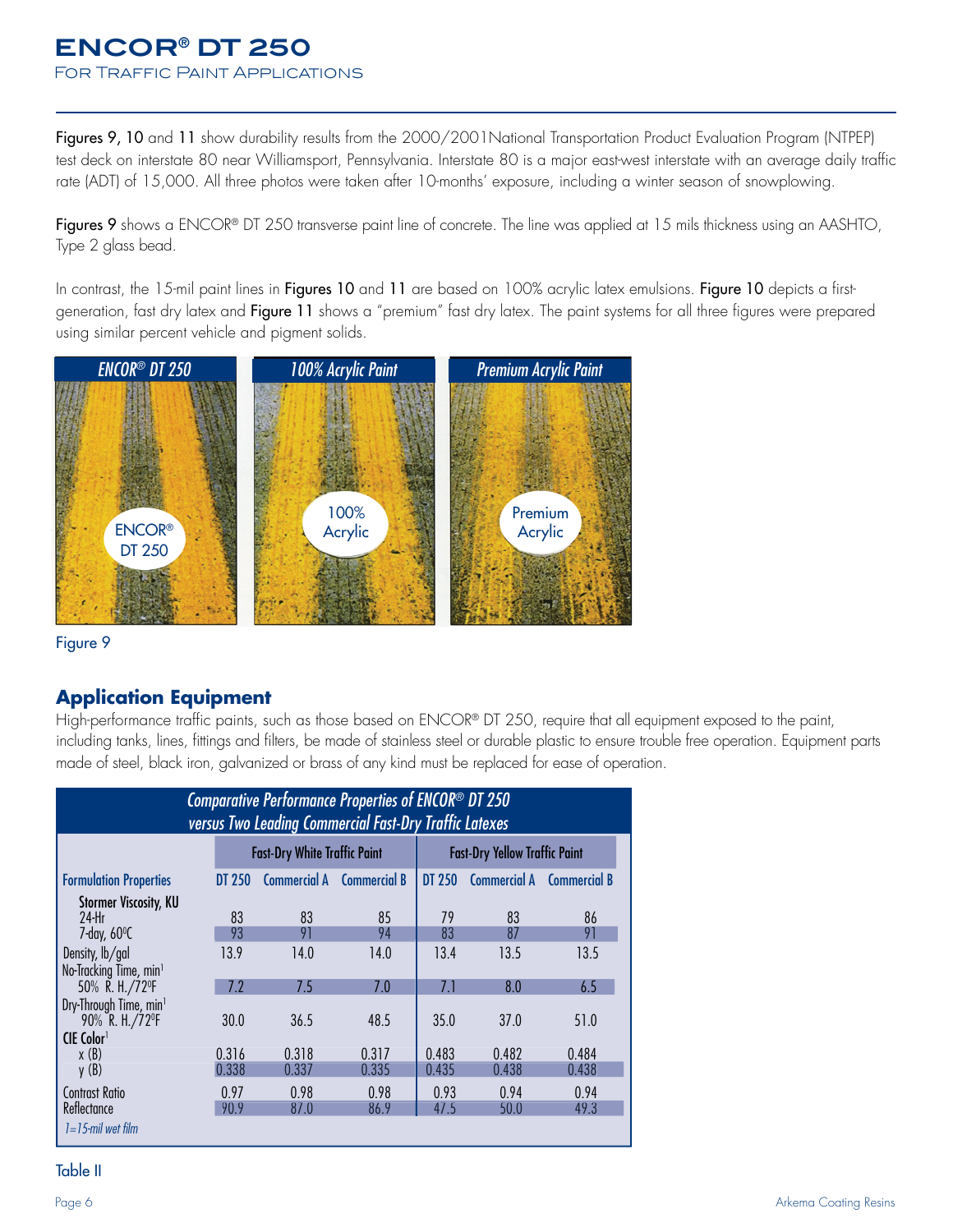FOR TRAFFIC PAINT APPLICATIONS

# **Formulation Suggestions**

#### Fast Dry Wyoming White Traffic Paint

| ັ<br>Ingredients     | Lbs    | Gallons |
|----------------------|--------|---------|
| <b>ENCOR® DT 250</b> | 453.5  | 51.19   |
| DOWICIL* 75          | 0.5    | 0.04    |
| Drewplus L-493       | 2.0    | 1.04    |
| Rhodaline 226/35     | 7.2    | 0.68    |
| Ti-Pure R-900        | 100.0  | 2.99    |
| Natrosol 250 HBR     | 0.3    | 0.03    |
| Water                | 24.0   | 2.88    |
| Omyacarb 5           | 760.0  | 33.78   |
| Drewplus L-493       | 1.8    | 0.23    |
| Methanol             | 30.0   | 4.52    |
| Drewplus L-493       | 1.8    | 0.23    |
| Texanol              | 23.0   | 2.91    |
| <b>TOTAL</b>         | 1404.1 | 100.52  |

#### Typical Paint Properties

| Total Solids, %                       |      |
|---------------------------------------|------|
| by weight                             | 78.3 |
| by volume                             | 62.6 |
| Pigment Volume Concentration (PVC), % | 58.3 |
| Pigment by Weight, %                  | 61.2 |
| Pigment by Volume, %                  | 36.5 |
| VOC, q/L                              | 115  |
|                                       |      |

### **Formulation Suggestions**

Fast Dry White Traffic Paint with Methanol Formulation Suggestion V-2210

| Ingredients                      | Lbs    | Gallons |
|----------------------------------|--------|---------|
| <b>ENCOR®DT 250</b>              | 460.0  | 52.87   |
| DOWICIL* 75                      | 0.5    | 0.04    |
| Drewplus L-493                   | 2.0    | 0.27    |
| Rhodaline 226/35                 | 7.4    | 0.70    |
| Natrosol 250 HBR                 | 0.3    | 0.03    |
| Water                            | 12.0   | 1.44    |
| Ti-Pure R-900 Mix for 3 minutes  | 100.0  | 3.00    |
| Omyacarb 5 Mix for 4 minutes     | 770.0  | 34.22   |
| Methanol                         | 30.0   | 4.52    |
| Texanol                          | 21.0   | 2.66    |
| Drewplus L-493 Mix for 3 minutes | 3.0    | 0.40    |
| <b>TOTAL</b>                     | 1406.2 | 100.15  |

#### Typical Paint Properties

| Total Solids, %                       |      |
|---------------------------------------|------|
| by weight                             | 79.0 |
| by volume                             | 63.5 |
| Pigment Volume Concentration (PVC), % | 58.5 |
| Pigment by Weight, %                  | 619  |
| Pigment by Volume, %                  | 372  |
| VOC, q/L                              | 86   |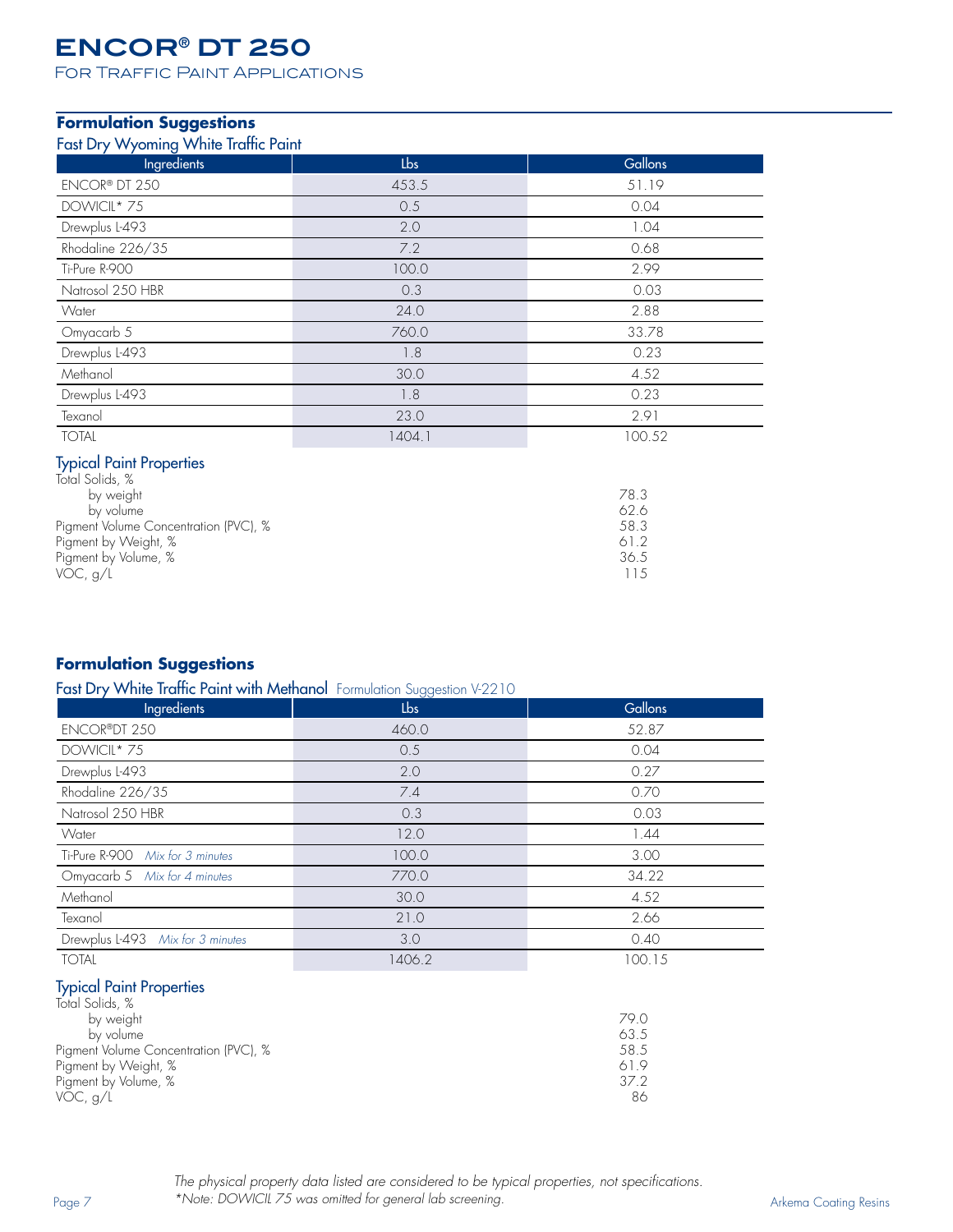FOR TRAFFIC PAINT APPLICATIONS

# **Formulation Suggestions**

Methanol-Free White Traffic Paint Formulation Suggestion V-2212

| Ingredients                      | Lbs    | Gallons |
|----------------------------------|--------|---------|
| <b>ENCOR®DT 250</b>              | 460.0  | 52.87   |
| DOWICIL* 75                      | 0.5    | 0.04    |
| Drewplus L-493                   | 2.0    | 0.27    |
| Rhodaline 226/35                 | 7.6    | 0.72    |
| Propylene Glycol                 | 20.0   | 2.31    |
| Natrosol 250 HBR                 | 0.3    | 0.03    |
| Water                            | 30.0   | 3.60    |
| Ti-Pure R-900 Mix for 3 minutes  | 100.0  | 3.00    |
| Omyacarb 5 Mix for 4 minutes     | 795.0  | 35.33   |
| Texanol                          | 21.0   | 2.66    |
| Drewplus L-493 Mix for 3 minutes | 3.0    | 0.40    |
| <b>TOTAL</b>                     | 1439.4 | 101.23  |

### Typical Paint Properties

| Total Solids, %                       |      |
|---------------------------------------|------|
| by weight                             | 78 9 |
| by volume                             | 63.9 |
| Pigment Volume Concentration (PVC), % | 592  |
| Pigment by Weight, %                  | 62.2 |
| Pigment by Volume, %                  | 379  |
| VOC, $g/L$                            |      |
|                                       |      |

### **Formulation Suggestions**

#### Fast Dry Wyoming Yellow Traffic Paint

| Ingredients          | Lbs    | Gallons |
|----------------------|--------|---------|
| <b>ENCOR® DT 250</b> | 453.5  | 51.19   |
| DOWICIL* 75          | 0.5    | 0.04    |
| Drewplus L-493       | 2.0    | 1.04    |
| Rhodaline 226/35     | 7.2    | 0.68    |
| Yellow 1250          | 32.0   | 2.58    |
| Ti-Pure R-900        | 20.0   | 0.60    |
| Natrosol 250 HBR     | 0.3    | 0.03    |
| Water                | 25.0   | 3.00    |
| Omyacarb 5           | 760.0  | 33.78   |
| Drewplus L-493       | 1.8    | 0.23    |
| Methanol             | 30.0   | 4.52    |
| Drewplus L-493       | 1.8    | 0.23    |
| Texanol              | 23.0   | 2.91    |
| <b>TOTAL</b>         | 1357.1 | 100.83  |

#### Typical Paint Properties

| Total Solids, %                       |      |
|---------------------------------------|------|
| by weight                             | 77.5 |
| by volume                             | 62.6 |
| Pigment Volume Concentration (PVC), % | 58.4 |
| Pigment by Weight, %                  | 59.7 |
| Pigment by Volume                     | 36.6 |
| VOC, q/L                              | 115  |

Page 8 *\*Note: DOWICIL 75 was omitted for general lab screening.* Arkema Coating Resins Arkema Coating Resins *The physical property data listed are considered to be typical properties, not specifications.*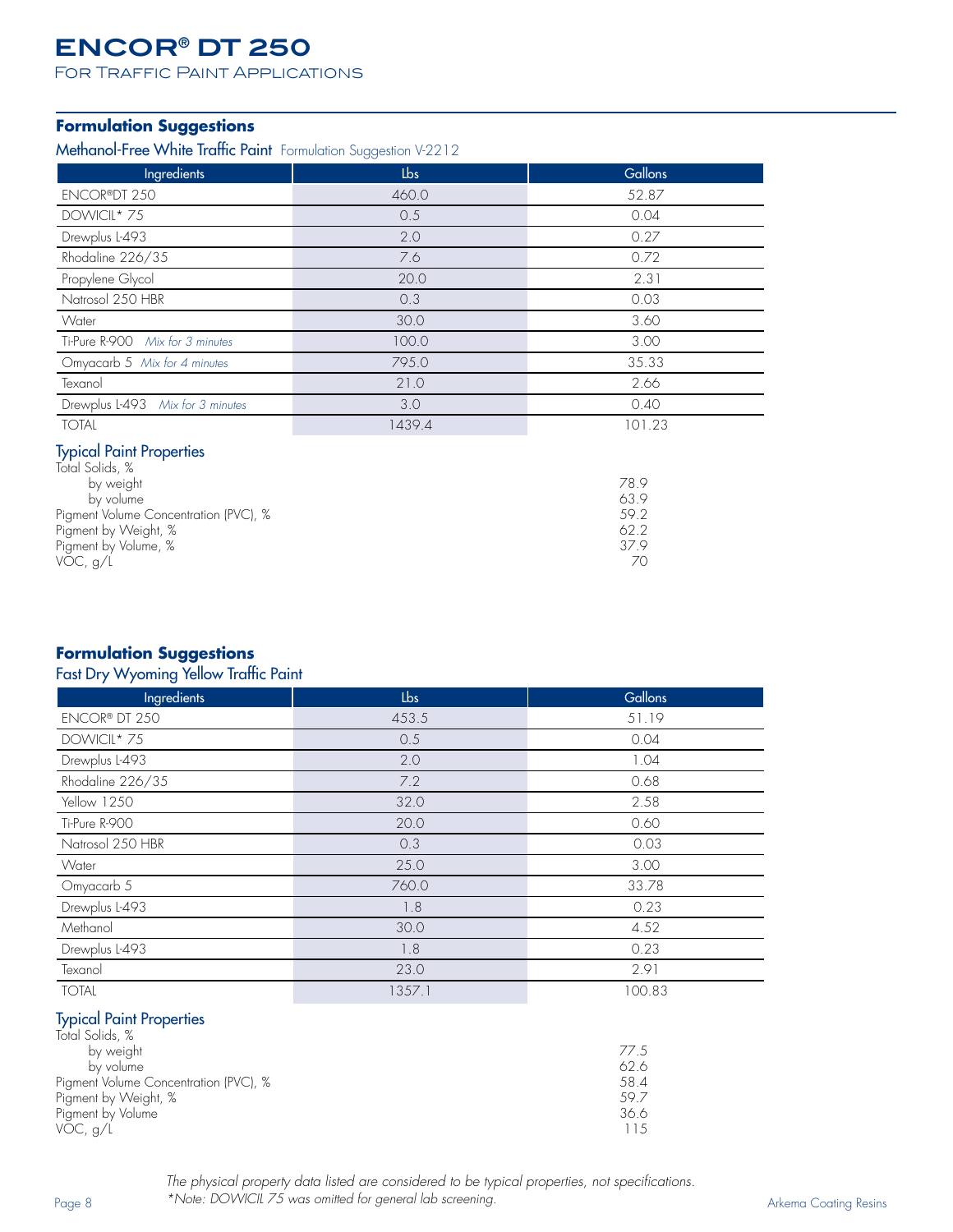FOR TRAFFIC PAINT APPLICATIONS

# **Formulation Suggestions**

Fast Dry Yellow Traffic Paint with Methanol Formulation Suggestion V-2211

| Ingredients                      | $\circ\circ$<br>Lbs | Gallons |
|----------------------------------|---------------------|---------|
| ENCOR® DT 250                    | 460.0               | 52.87   |
| DOWICIL* 75                      | 0.5                 | 0.04    |
| Drewplus L-493                   | 2.0                 | 0.27    |
| Rhodaline 226/35                 | 7.7                 | 0.73    |
| Natrosol 250 HBR                 | 0.3                 | 0.03    |
| Water                            | 13.0                | 1.56    |
| 1244 Sunglow Yellow              | 32.0                | 2.58    |
| Ti-Pure R-900 Mix for 3 minutes  | 20.0                | 0.60    |
| Omyacarb 5 Mix for 4 minutes     | 765.0               | 34.00   |
| Methanol                         | 30.0                | 4.52    |
| Texanol                          | 21.0                | 2.66    |
| Drewplus L-493 Mix for 3 minutes | 3.0                 | 0.40    |
| <b>TOTAL</b>                     | 1354.5              | 100.26  |

#### Typical Paint Properties

| Total Solids, %                       |      |
|---------------------------------------|------|
| by weight                             | 78.1 |
| by volume                             | 63.4 |
| Pigment Volume Concentration (PVC), % | 54.4 |
| Pigment by Weight, %                  | 58.0 |
| Pigment by Volume, %                  | 34.5 |
| VOC, g/L                              | 86   |
|                                       |      |

### **Formulation Suggestions**

Methanol-Free Yellow Traffic Paint Formulation Suggestion V-2213

| Ingredients                      | Lbs    | Gallons |
|----------------------------------|--------|---------|
| <b>ENCOR®DT 250</b>              | 460.0  | 52.87   |
| DOWICIL* 75                      | 0.5    | 0.04    |
| Drewplus L-493                   | 2.0    | 0.27    |
| Rhodaline 226/35                 | 7.7    | 0.73    |
| Propylene Glycol                 | 20.0   | 2.31    |
| Natrosol 250 HBR                 | 0.3    | 0.03    |
| Water                            | 30.0   | 3.60    |
| 1244 Sunglow Yellow              | 32.0   | 2.58    |
| Ti-Pure R-900 Mix for 3 minutes  | 20.0   | 0.60    |
| Omyacarb 5 Mix for 4 minutes     | 790.0  | 35.11   |
| Texanol                          | 21.0   | 2.66    |
| Drewplus L-493 Mix for 3 minutes | 3.0    | 0.40    |
| <b>TOTAL</b>                     | 1386.5 | 101.21  |

#### Typical Paint Properties

| Total Solids, %                       |      |
|---------------------------------------|------|
| by weight                             | 78.1 |
| by volume                             | 63.9 |
| Pigment Volume Concentration (PVC), % | 55.2 |
| Pigment by Weight, %                  | 58.4 |
| Pigment by Volume, %                  | 35.3 |
| VOC, q/L                              | 70   |
|                                       |      |

 Page 9 Arkema Coating Resins *\*Note: DOWICIL 75 was omitted for general lab screening. The physical property data listed are considered to be typical properties, not specifications.*